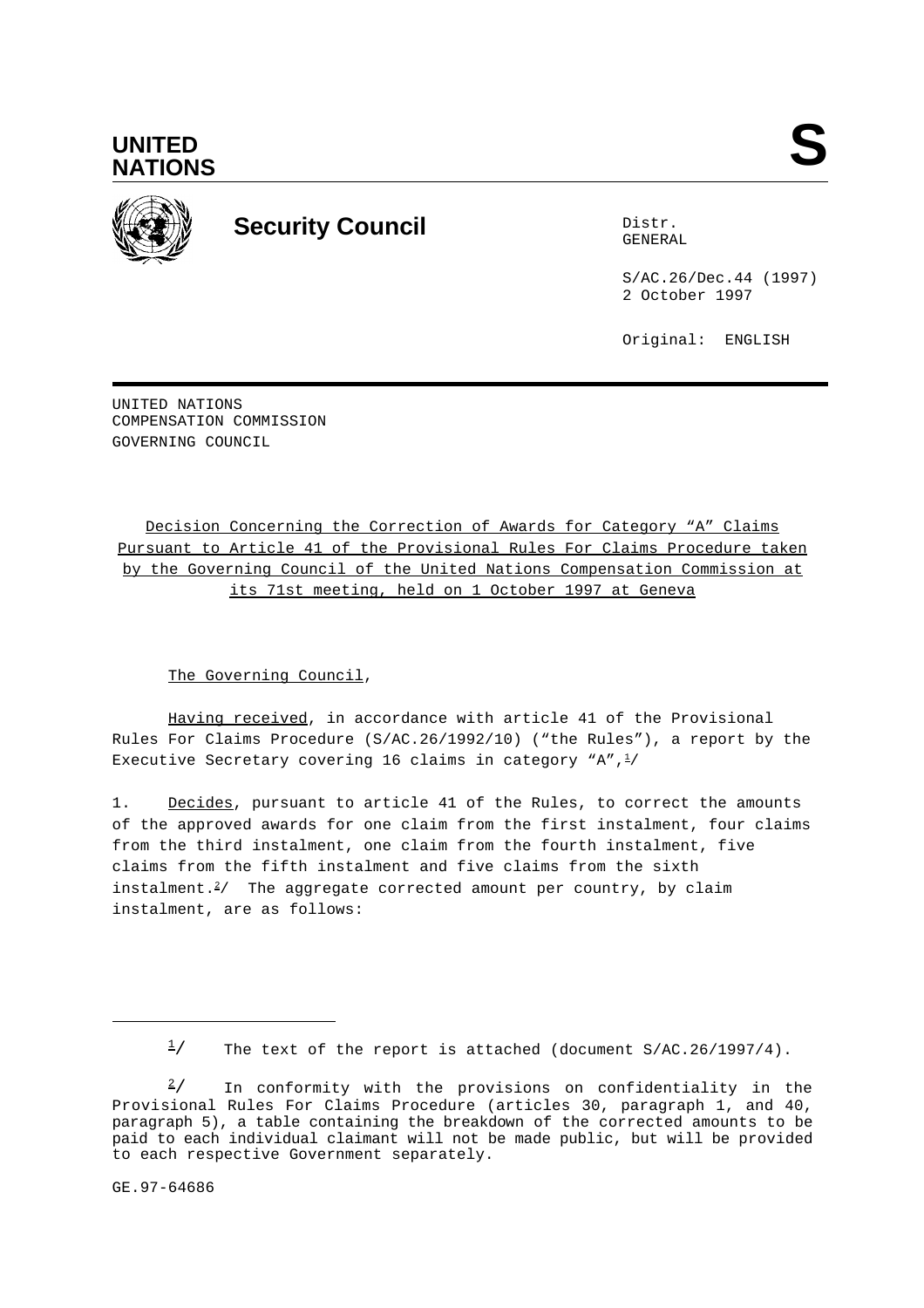S/AC.26/Dec.44 (1997) Page 2

## First instalment corrections

| Country  | Previous Total<br>Recommended Award<br>(USS) | Corrected Total<br>Recommended Award<br>(US\$) |
|----------|----------------------------------------------|------------------------------------------------|
| Thailand | $1,512,500.00 \frac{3}{ }$                   | 1,508,500.00                                   |

# Third instalment corrections

| Country   | Previous Total<br>Recommended Award<br>(USS) | Corrected Total<br>Recommended Award<br>(USS) |
|-----------|----------------------------------------------|-----------------------------------------------|
| Jordan    | 93, 314, 000.00                              | 93,304,000.00                                 |
| Sri Lanka | 52,457,000.00                                | 52, 453, 000.00                               |

#### Fourth instalment corrections

| Country | Previous Total<br>Recommended Award<br>(US\$) | Corrected Total<br>Recommended Award<br>(US\$) |
|---------|-----------------------------------------------|------------------------------------------------|
| India   | 144,894,500.00                                | 144,890,500.00                                 |

# Fifth instalment corrections

| Country        | Previous Recommended<br>Award (US\$) | Corrected Recommended<br>Award (US\$) |
|----------------|--------------------------------------|---------------------------------------|
| Bangladesh     | 52,351,000.00                        | 52,348,500.00                         |
| Canada         | 386,500.00                           | 390,500.00                            |
| India          | 145, 473, 000.00                     | 145,469,000.00                        |
| Jordan         | 17,281,500.00                        | 17,279,000.00                         |
| United Kingdom | 1,308,500.00                         | 1,306,000.00                          |

 $\frac{3}{4}$  This amount includes claims moved forward by the Governing Council from the fourth instalment to the first instalment for purposes of payment.